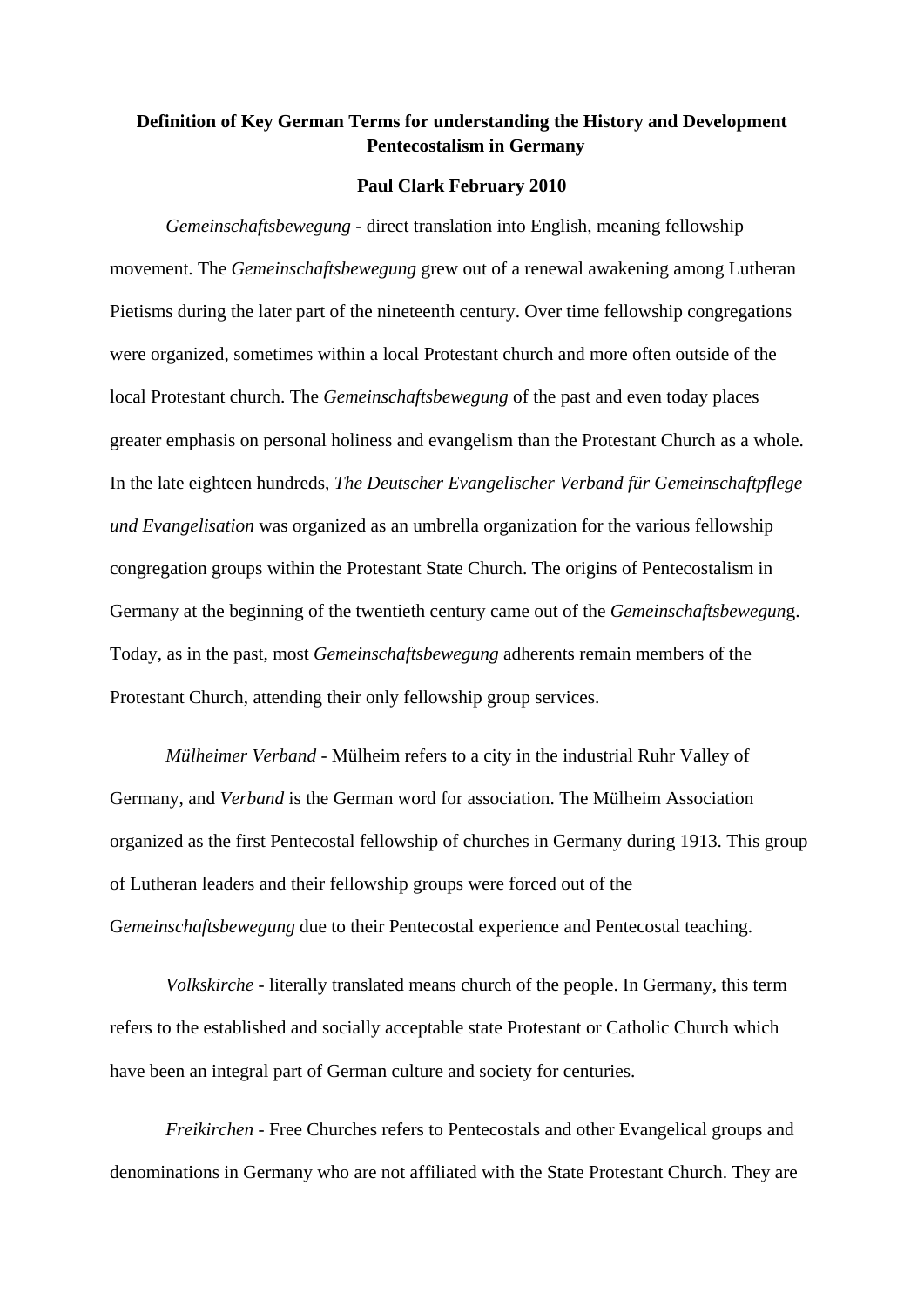considered free for primarily two reasons. First, only a committed Christian can voluntarily joins a Free Church. In the Protestant or Catholic tradition, one generally becomes a member at birth, as decided by the parents. Secondly, Free Churches are financed through the free will offerings of their members, as opposed to Protestant and Catholic churches which are financed by a tax that is withheld along with other taxes directly from the salary of their members. Germans as a whole tend to view Free Churches as cults on the fringes and margins of society.

*Arbeitsgemeinschaft der Christengemeinden in Deutschland* (ACD), which literally translates as "Working Fellowship of Christian Churches in Germany." The ACD was organized after World War II, as various Pentecostal fellowships and their leaders came together to establish a united national fellowship. The ACD became the partner fellowship for Assemblies of God missionaries from the United States who helped to establish its' Bible School in 1951.

*Bund Freikirchlicher Pfingstgemeinden* (BFP), which is translated as the "Federation of Free Pentecostal Churches." The ACD changed its name to the BFP in 1982 due to receiving the higher legal status of a "cooperation of public jurisdiction," which entitled the BFP the same legal status to operate without restrictions in the public sphere as the state churches and political parties do.

*Berliner Erklärung* (Berlin Declaration) was signed in 1909 by 56 influential leaders primarily out of the *Gemeinschaftsbewegung.* This written document officially rejected the infant Pentecostal movement in Germany among the *Gemeinschaftsbewegung* and other Free Churches. The signers of the Berlin Declaration went on record to assert that Pentecostalism is a movement from "below", implying that it is satanic in nature. The Berlin Declaration officially sanctioned hostile anti-Pentecostal sentiment among Evangelicals and Protestants in Germany that lasted through most of the twentieth century.